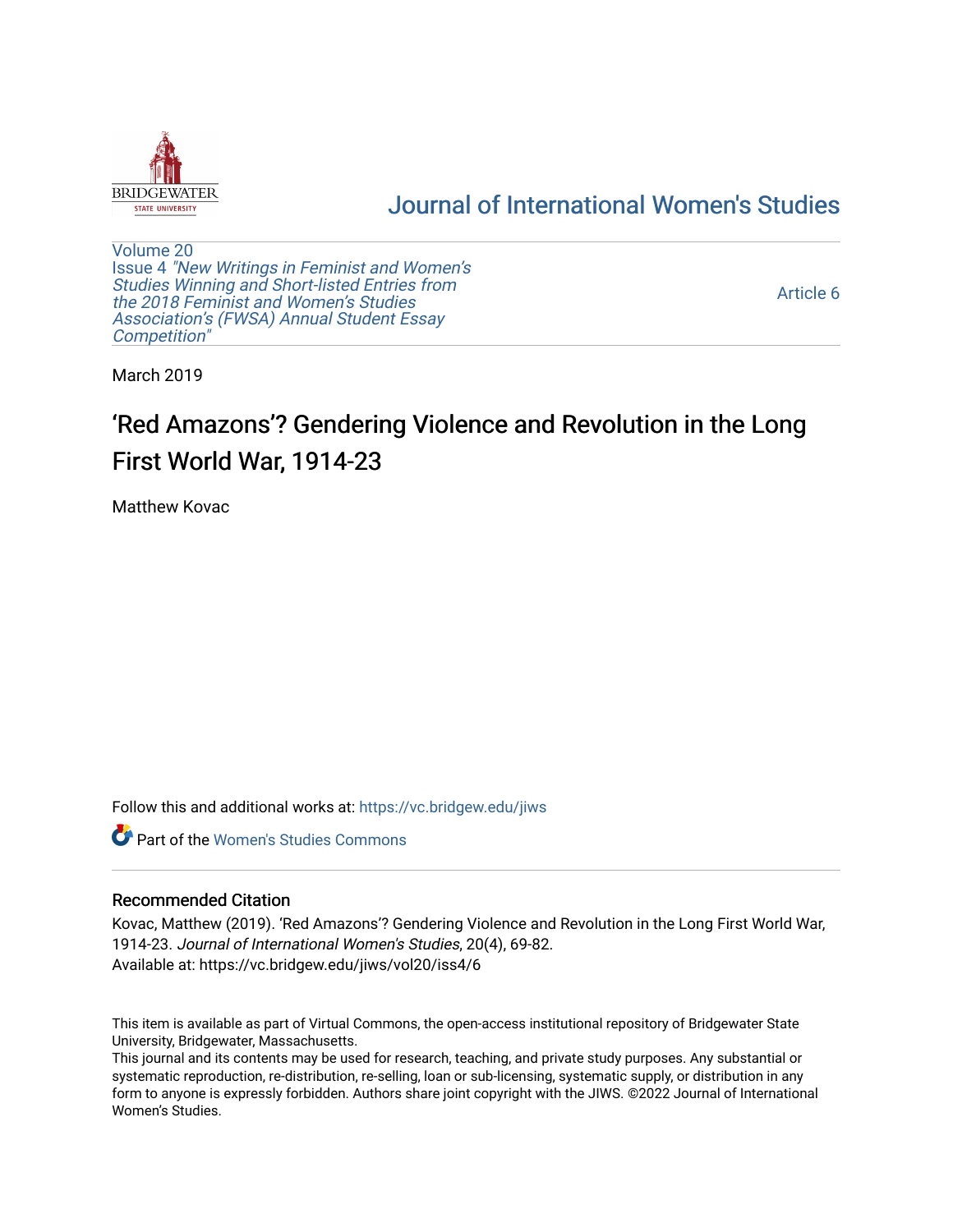#### Kovac: Gendering Violence and Revolution in the Long First World War

This journal and its contents may be used for research, teaching and private study purposes. Any substantial or systematic reproduction, re-distribution, re-selling, loan or sub-licensing, systematic supply or distribution in any form to anyone is expressly forbidden. ©2019 Journal of International Women's Studies.

#### 'Red Amazons'? Gendering Violence and Revolution in the Long First World War, 1914-23

By Matthew Kovac<sup>1</sup>

#### Abstract

This article seeks to position gender theory as critical to making sense of one of the First World War's largest remaining historical problems: the persistence of mass violence after November 1918. While Robert Gerwarth and John Horne's pathbreaking work on veteran violence has challenged the standard 1914-18 periodisation of the war, their focus on military defeat and revolution obscures the centrality of gender relations to the continuation of violence after the formal end of hostilities. By putting their work into conversation with that of feminist theorists, I argue that countries which experienced more extreme gender dislocation or 'gender trouble' witnessed the greatest post-war violence, chiefly in the former German, Austro-Hungarian, and Russian empires. In states where women's struggles were more successfully contained, patriarchal forces faced a less severe threat and thus responded with considerably less violence. Drawing on the work of Judith Butler, Laura Doan, Joanna Bourke, Klaus Theweleit, and Erika Kuhlman, this article shows how right-wing violence targeting 'red women' in this period was not a mere outgrowth of battles between competing nationalisms or communism and fascism, but, crucially, a military clash between feminism and anti-feminism. With revitalised feminist movements sweeping Europe today from Poland to Ireland, understanding the violent restoration of patriarchy in the early 1920s offers crucial lessons –and warnings – for our own dangerously promising political moment.

Keywords: First World War, sexual violence, feminism, socialism, masculinity

#### Introduction

-

When Hungarian military officer Miklós Kozma returned home at the end of the First World War in late 1918, he was appalled to find the streets full of communist protesters, who jeered and attacked his fellow soldiers. Leading these mobs, the counter-revolutionary activist later wrote, were 'Red Amazons', an image rich with gender connotations (Gerwarth, 2016: pp. 136- 137). Kozma, a future right-wing politician, was not alone in diagnosing his country's revolutionary turmoil as stemming from women's political and sexual liberation. The spectre of strong, independent women fighting for revolution loomed large in the right-wing imaginary, drawing upon mythical archetypes of 'warrior women' who threatened male power. Indeed, this framework was not unique to Hungary, but united counter-revolutionary political thought across Central and Eastern Europe during the post-war period, taking root in Germany, the states of the former Austro-Hungarian Empire, and, with most deadly effect, in newly Soviet Russia.

<sup>&</sup>lt;sup>1</sup> Matthew Kovac (matthewkovac2014@u.northwestern.edu) recently completed his Master of Studies in modern British and European history at the University of Oxford. His current research focuses on Irish veteran reintegration, colonial encounters, and paramilitary violence in the wake of the First World War.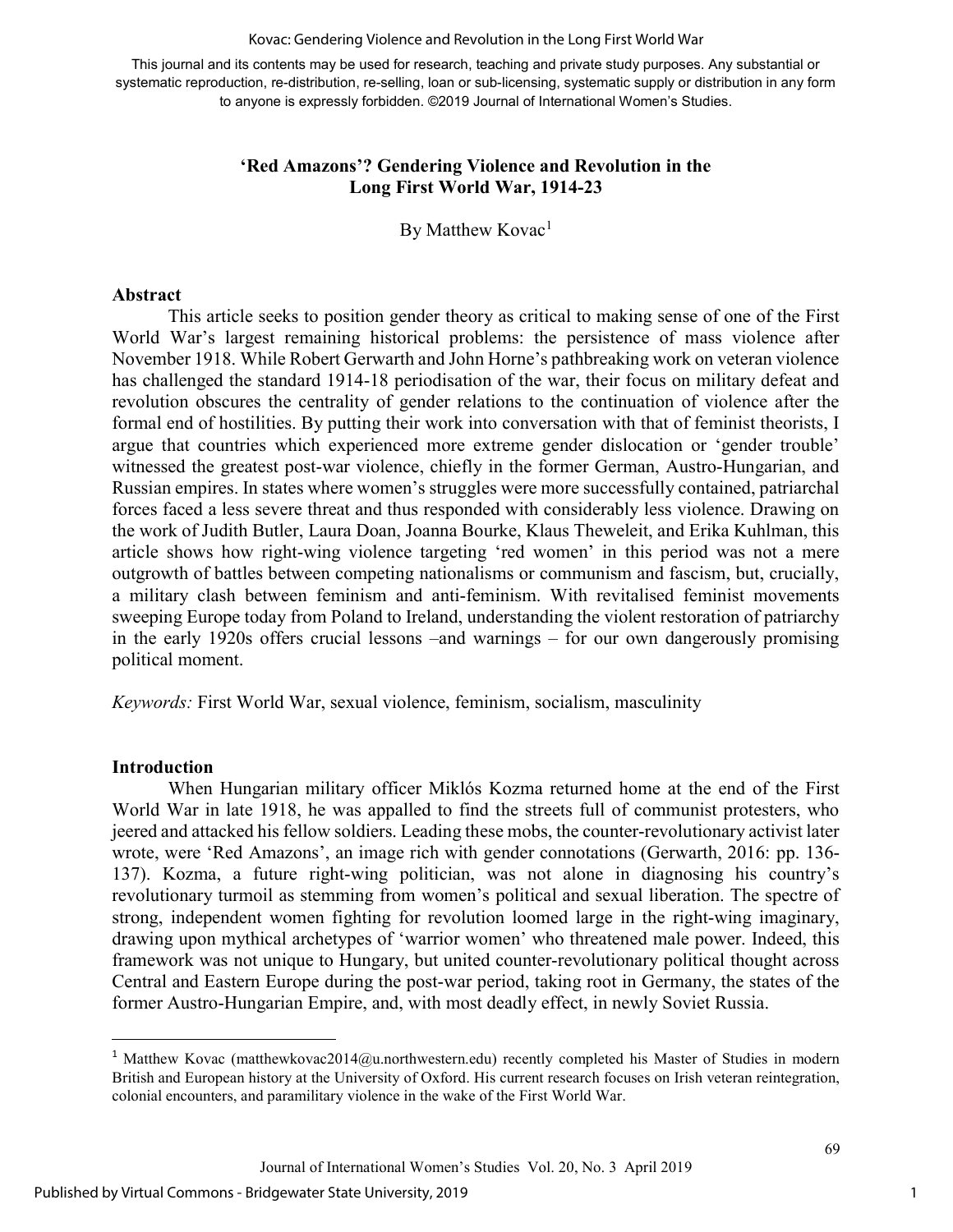This article will seek to position gender as a critically underutilised lens for making sense of one of the First World War's largest remaining historical problems: the persistence of mass violence after November 1918. Although there is a rich gender studies literature covering the 'official' war years, especially concerning the Western Front and Allied home fronts, gender theory is similarly useful in understanding the revolutionary and counter-revolutionary waves that shook Europe from 1916 on, bleeding into the 1920s with little regard for the Armistice – what has been termed the 'Long First World War' (Moses, 2017). Why did these struggles break out where, and when, they did? Why did they rank among the most brutal contests for power in an unimaginably brutal war? In this area of First World War studies, gender is not merely a useful conceptual tool, but perhaps the most useful conceptual tool for making sense of the wild variations in post-war violence from country to country.

It is ironic, then, that gender as an explanatory factor has been downplayed in works dealing with post-war violence, even though gendered imagery and language appear often in this growing literature on paramilitarism. The Kozma story, for example, comes from Robert Gerwarth's The Vanquished (2016), arguably the most comprehensive study of post-war violence to date. While Gerwarth and frequent collaborator John Horne (2011) have thoroughly documented the role of 'ultramilitant masculinity' within right-wing veteran groups (p. 498), the explanatory power of gender in their work is ultimately subsumed by geopolitical factors including imperial collapse and the rise of 'existential' exterminationist ideologies like fascism and communism (Gerwarth, 2016: p. 13). Despite their frequent references to gender violence, the clash of feminism and antifeminism is never treated as a causal factor on the level of national or class divisions. The same holds true in Jon Lawrence's work (2003) on the more limited violence of post-war Britain, in which he consciously attempts to 'counter a tendency in some recent historical writing to raise gender to a new metacategory of analysis with overarching powers of explication' (p. 560). For Lawrence, the gender dimensions of post-war violence must be noted, but the roots of this violence lie elsewhere, distributed instead among other political, cultural, and social factors. Class, not gender, remains the fundamental unit of analysis. However, as the epithet 'Red Amazon' shows, these intertwined class- and gender-based fears are not so easily untangled.

The cumulative effect of these accounts is to obscure the centrality of gender to post-war violence, to render it as a single contributing factor among many – even though, notably, the most lawless and savagely violent arenas of post-war conflict coincided with the most vigorous, and often successful, contests for women's inclusion in the political and economic spheres. Two notable exceptions to this trend are Susan Kingsley Kent's Making Peace: The Reconstruction of Gender in Interwar Britain (1993) and Matthew Stibbe and Ingrid Sharp's recent Women Activists Between War and Peace: Europe, 1918-1923 (2017), which seek to bridge the gap between these disparate wartime and gender literatures. Gerwarth, too, has expanded on the gendered implications present in his own work with an invaluable chapter on paramilitary violence against women (2011: pp. 122-136), although, strangely, the feminist movements discussed there are largely missing from his recent book, *The Vanquished*. This article will follow their lead, putting scholarship on post-war violence into conversation with the writings of gender historians, specifically Judith Butler on gender performativity (1999), Laura Doan on the inversion of gender roles (2006), Joanna Bourke (2007) and Klaus Theweleit (1987) on wartime masculinities, and Erika Kuhlman on 'patriarchal reconstruction' (2008).

Drawing on these works, I will argue that countries which experienced more extreme gender dislocation or 'gender trouble', witnessed the greatest post-war violence, chiefly in the former German, Austro-Hungarian, and Russian empires. In states where women's struggles were

2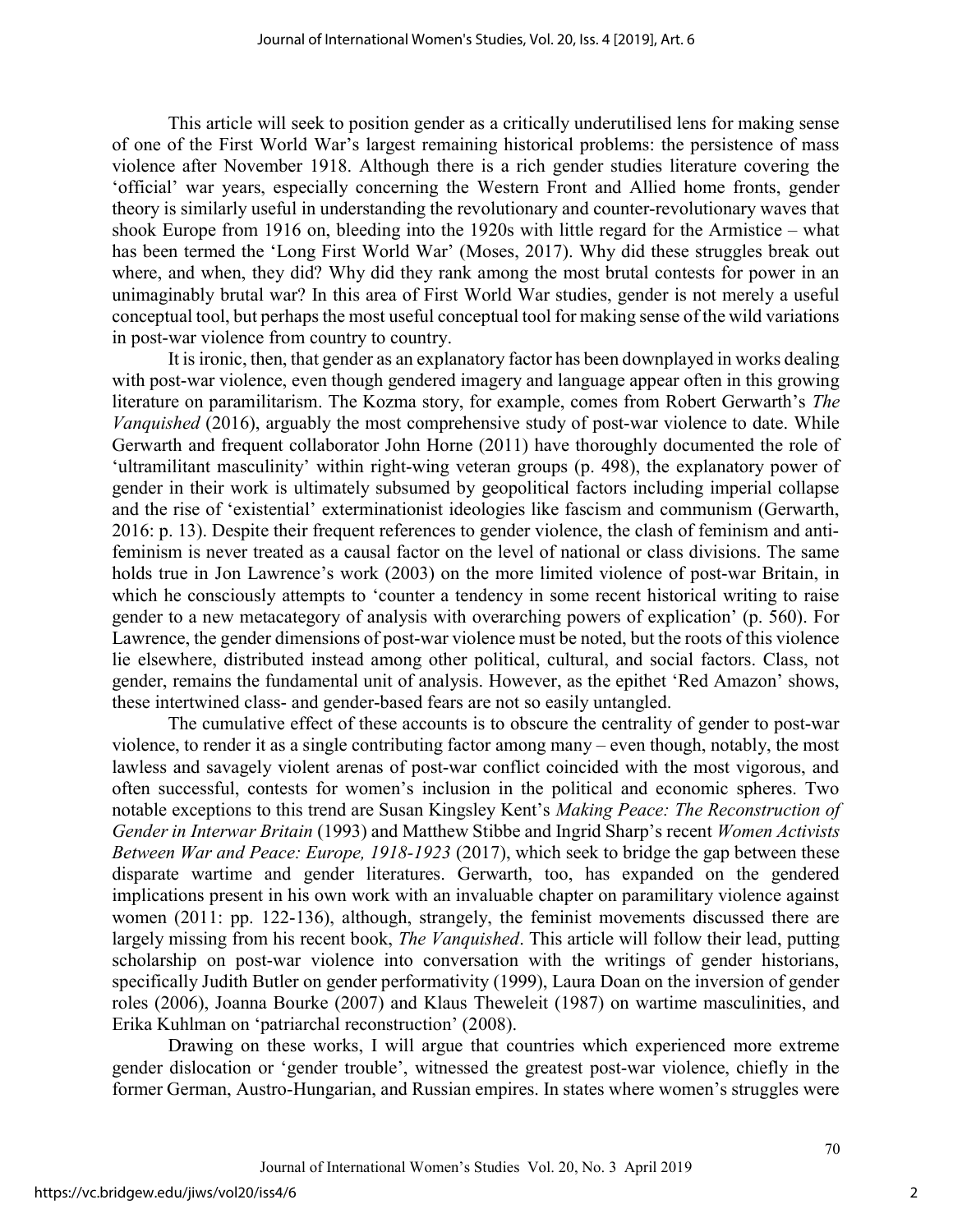more successfully contained – including Great Britain, France, and the United States – and prewar gender and sexual hierarchies maintained, the patriarchy faced a less severe threat and thus responded with considerably less violence (Butler, 1999; Doan, 2006). Although gender-based violence remained considerable in these countries, most prominently in their repression of women activists, it was far more restrained. For example, contrast British police violence against suffragettes and their force-feeding of hunger strikers<sup>2</sup> with the roving death squads and ritualised sexual violence of the German *Freikorps*.<sup>3</sup> One illustrative, if heavy-handed, example is the disparate treatments meted out to major feminist radicals on either side of this transnational divide: U.S.-based anarchist Emma Goldman was deported to Soviet Russia, where she spent a year in exile, while German Communist Party founder Rosa Luxemburg was arrested, beaten, and summarily executed by right-wing forces in Berlin (Bru and Gilleir, 2017). In explaining this intensified violence, historians have focused more on national and ethnic fault lines while understating women's growing social power in these regions. With revitalised feminist movements sweeping Europe today from Poland to Ireland, reassessing the violent restoration of patriarchy in the early 1920s offers crucial lessons – and warnings – for our own dangerously promising political moment.

#### Imperial Masculinities

 $\overline{a}$ 

At the heart of this argument lies a paradox. Although gender analysis alone cannot explain why the First World War started, it is among the best explanatory tools for understanding why it failed to end. Gender theorists Cynthia Enloe (2000) and V. Spike Peterson (1992) have offered convincing, overlapping explanations as to the construction of masculine war-making identities and therefore the psychological urge for violence and domination – that is to say, war and militarism generally. Building on this framework, Heather Streets-Salter (2004) and Jessica Meyer (2009) have ably demonstrated how turn-of-the-century notions of masculinity in the British Empire shaped military recruitment schemes, motivated young men to enlist, and framed their experiences on the battlefield.

Where gender theory is less convincing is in explaining why this particular war erupted when, where, and how it did. The aggressive masculinities at play in 1914 Europe simmered since at least the mid-19th century without sparking a global conflagration, possibly due to their gradual release, pressure-valve-style, into the far-flung corners of empire. For a field that takes as truism that gender is socially constructed and constantly renegotiated – as Meyer reminds us in Men of War (2009), 'men's identities are never set in stone' (p. 161) – conceptualisations of masculinity and patriarchy have remained fairly static, from Graham Dawson's 'soldier heroes' (1994) who crushed the 1857 Indian Rebellion to Ana Carden-Coyne's 'stoic warriorhood' (2012) in the trenches of France and Belgium (p. 94). While this imperial masculinity changed in its details, gradually adopting a more Spartan and less swashbuckling aesthetic, its defining attributes – belief

<sup>&</sup>lt;sup>2</sup> Jailed British suffragettes routinely went on hunger strike to protest their detention. Prison officials force-fed the hunger strikers to avoid creating martyrs, resulting in a public relations disaster for the Asquith government. The 'Cat and Mouse Act' of 1913 allowed for the release of prisoners weakened by hunger strikes. When their health improved, they were re-arrested.

 $3$  The Freikorps (Free Corps) shared few of the British state's concerns about creating martyrs. The paramilitary detachments, composed of right-wing veterans, repressed communist uprisings in Germany, Poland, Latvia, and Estonia, torturing and killing left-wing men and women alike from 1919-23. Freikorps men formed the core of the Nazi Party, including SA leader Ernst Rohm and Auschwitz commandant Rudolf Hoeß.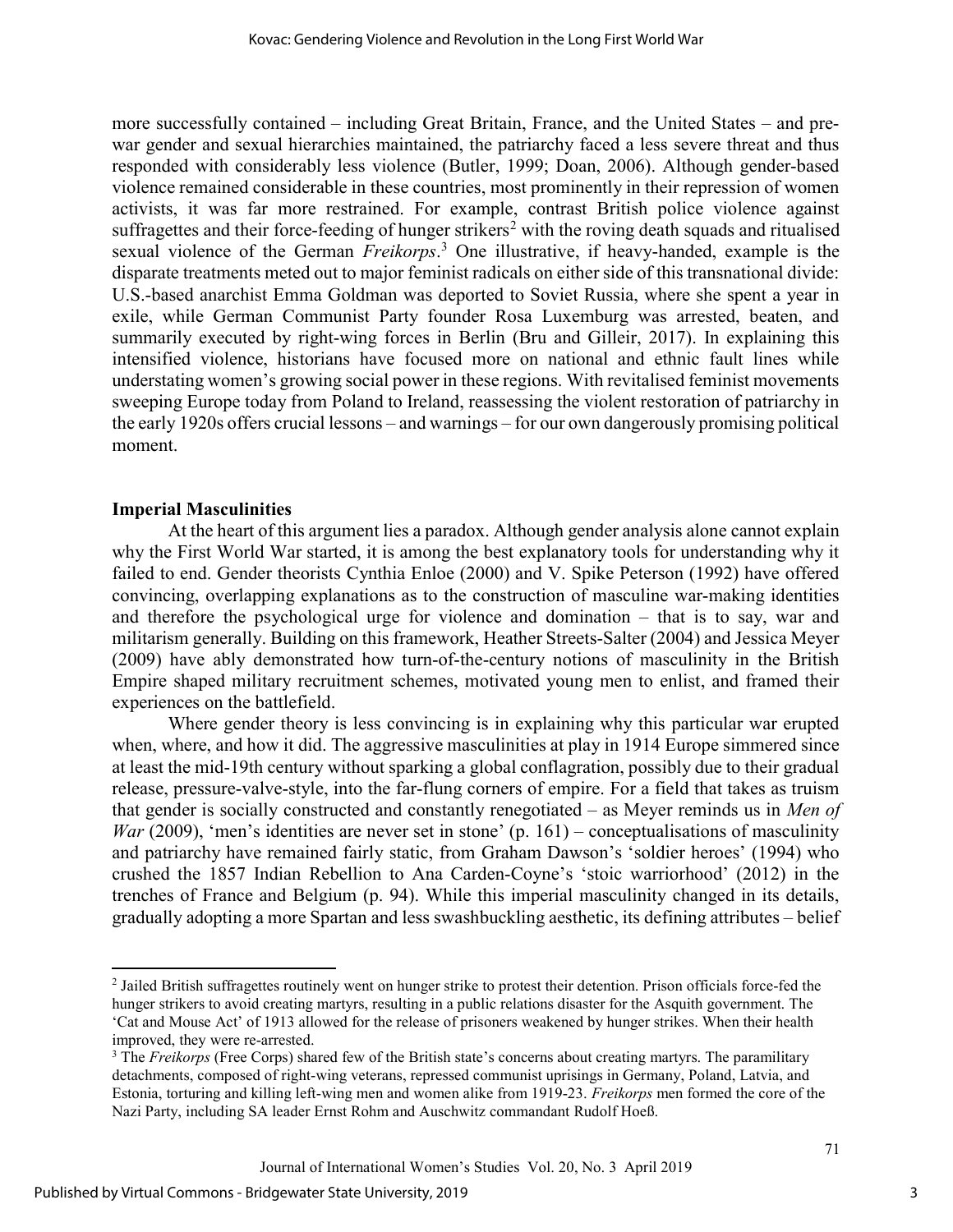in racial and gender superiority coupled with a willingness to use violence in defence of white male prestige – were present long before summer 1914.

Even the best gendered reading of Europe's path to war, found in Christopher Clark's The Sleepwalkers (2012), largely overlooks these continuities within imperial masculinity, pitting a 20th century 'true masculinity' based on 'unyielding forcefulness' against a supposedly prior iteration that valued 'the suppleness, tactical flexibility and wiliness exemplified by an earlier generation of statesmen' (pp. 360-361). That he cites German Chancellor Otto von Bismarck, of 'iron and blood' and Berlin Conference infamy, as a model of foreign policy restraint does not much help his case for a less bellicose pre-war masculinity. While Clark skilfully details how diplomats and generals understood the July Crisis in gendered terms, whether perennial questions of courage, fear, strength, and endurance amounted to a full-blown 'crisis of masculinity' within Europe's diplomatic corps is less convincing – an uncertainty Clark acknowledges by punctuating this section heading with a question mark (p. 358).

By focusing on inter-European relations rather than colonial conquests as the barometer of masculine norms, these accounts miss how Clark's 'unyielding forcefulness' (p. 361), far from a new development in European patriarchy, served as the default mode of imperial masculinity in the colonies for decades, if not centuries. Isabel Hull (2005) makes this clear in her study of German colonial violence in Southwest Africa, where she cites the 'late-nineteenth century identification of males with strength, violence, decisiveness' as contributing to the 1904-08 genocide of the Herero and Nama peoples (p. 101). Given this bloody track record of pre-war masculinity, it remains unclear to what extent gender dynamics were responsible for provoking the dramatic reversal of 'peripheral' violence back to the metropolitan centre. For those answers we must look beyond gender theory to the economic imperatives of empire (Mishra, 2017).

#### Gender at War

This is not to say that a war started on economic grounds did not have an electrifying effect on gender conventions. On the contrary, the First World War reinforced gender norms even as it profoundly dislocated them. The totalising effect of the first global war converted millions of women into 'citizen soldier' contributors to the war effort, not only as nurses and ambulance drivers but also in freshly militarised conceptions of marriage and motherhood (Kuhlman, 2017: p. 42). Whatever their station, women could not escape being put on 'war footing', even if they were largely confined to auxiliary roles. One million women in Britain and nearly half a million in France worked in munitions factories during the war. Eight hundred thousand women joined Germany's industrial workforce in the same period. In Russia, women comprised nearly half of all industrial workers by 1918 (Thom, 2017: p. 52). Margaret Higonnet (1987) has described the resulting dynamic as a 'double helix', in which women traded labour roles with men but remained in a subordinate position.

Despite its conservative implications, this conscription of women to serve interlinked white male imperial power structures still proved destabilising. Even if the cause was reactionary, the expansion of roles available to women within this reactionary project proved discomfiting for men, especially soldiers at the front. The wartime 'topsy-turvydom' noted by Laura Doan (2006), in which 'every man is a soldier, and every woman is a man', resulted in unprecedented gender inversion, one quite unwelcome to budding counter-revolutionaries like Kozma (p. 517). This took on literal form even in Britain, which was otherwise insulated from the vagaries of post-war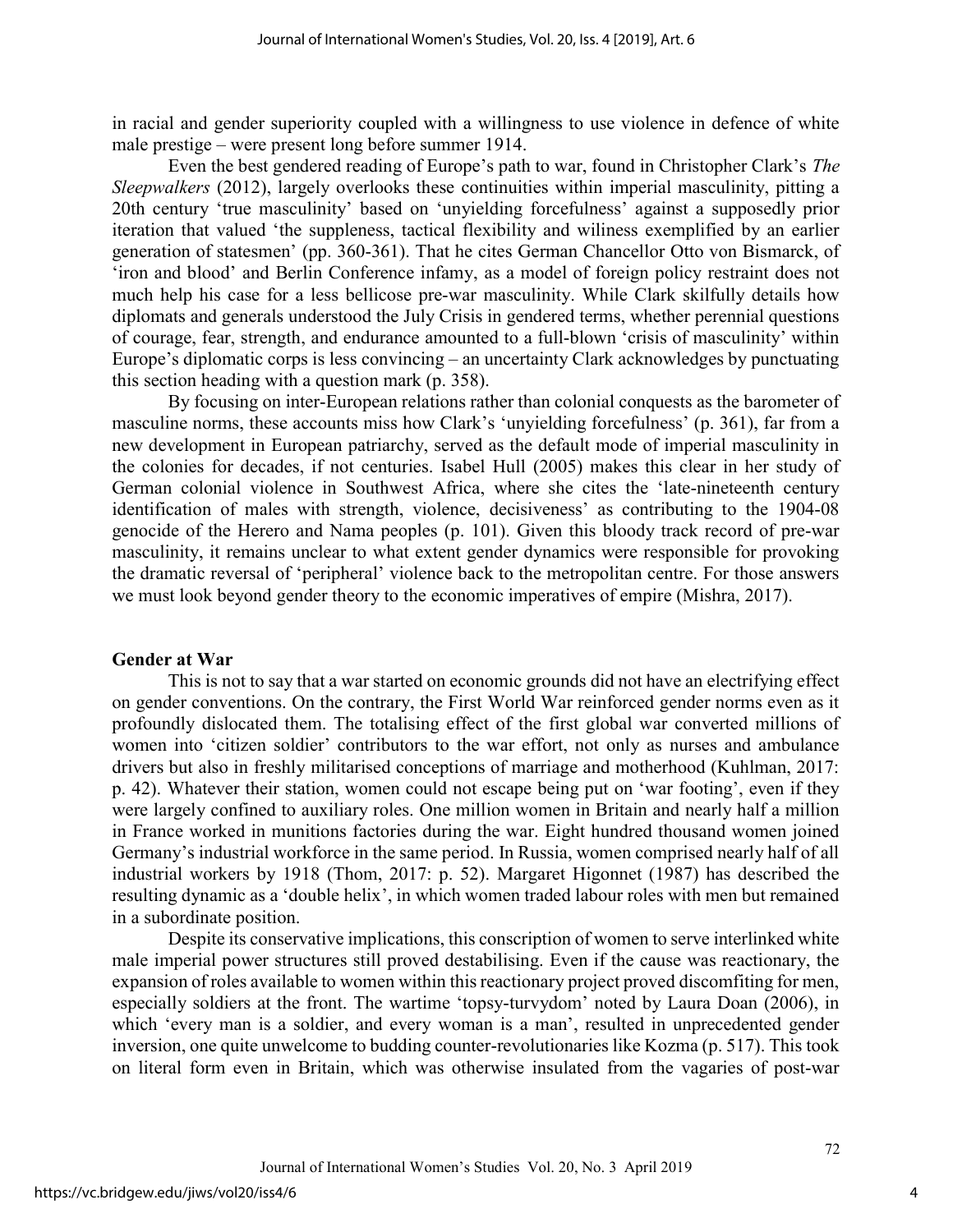violence, when women donned uniforms and joined rioting ex-soldiers in Luton in July 1919 (Lawrence, 2003).

Both keenly aware of the wartime necessity of women's inclusion, and yet disturbed by its potential to snowball into wider women's liberation struggles, governments in Europe and the United States sought to control and regulate the destabilisation inherent in their total war project. Faced with this generalised dislocation, both government and private actors took it upon themselves to police the boundaries of the newly acceptable more sharply. The lines were moving, but they were also more strictly enforced. This was as true on the home front as the front line, where women of all nations were almost universally barred from participating in combat. Back home, women workers even in 'skilled' jobs were paid less than their male counterparts in Germany and Austria. Trade unions on either side of the Atlantic fought to keep women out of certain workforces, citing wage concerns over 'scab' labour rather than attempting to unionise them (Thom, 2017: p. 62). Recent work by Carol Henderson (2017) shows how British laundry machinery repairmen applied for, and received, draft exemptions on the grounds that women were intellectually unfit to perform their work, demarcating and defending technical expertise as a solely male domain.

Such examples illustrate how both state and non-state forces worked to protect male prestige and manage the assumed dangers of wartime gender destabilisation well before the final, no-holds-barred drive to full patriarchal restoration in 1918. As with the shell-pocked no-man'slands that dotted the continent, this ever-shifting state of affairs did not favour those caught 'between the lines', especially queer and gender-fluid people, whose lives were increasingly surveilled as fixed sexual identities slowly began to take hold in the popular imagination. The 1921 parliamentary attempt to criminalise 'gross indecency between female persons' in Great Britain, although ultimately unsuccessful, is one such example of heightened policing of women's bodies (Doan, 2006: pp. 35-36).

Some countries managed this transition more gracefully than others, especially in Western Europe and North America. The British state was particularly successful in its co-optation of the suffragette movement, unconditionally releasing jailed activists at the start of hostilities and reaching a détente with the Pankhurst clan. Seizing upon an opportunity to prove their patriotism, these women agitators lent their support to the war and directed their activism toward less politically fraught subjects like sexual health and contraceptive campaigns (Hochschild, 2011). Of course, even within this tenuous alliance there remained tensions between the state and grassroots. State prerogatives like the Defence of the Realm Act and its 1917 addendum criminalising venereal disease earned the ire of suffrage activists, ultimately leading to that provision's repeal (Hynes, 2017). This cooperation served to moderate British state violence against women activists in the years immediately following the war.

Post-war feminist experiences were markedly more turbulent in the United States and Ireland. Right-wing war veterans in the American Legion, some of whom had fought the Bolsheviks during the U.S. intervention at Archangelsk, worried publicly about effeminate communists sapping the 'virility' of the nation (Owen, 1919). They violently disrupted speeches and meetings by socialist women, in at least one case kidnapping the speaker herself. Unlike their more numerous left-wing male victims, who they beat or shot to death, she was released unharmed (Nehls, 2007). Meanwhile, during the Irish Civil War, the conservative Free State government denounced women radicals who insisted on full independence from Britain as bloodthirsty 'furies' and 'harpies' who wished to prolong the killing. While women activists were not executed, they were often detained and tortured (Ryan, 1999).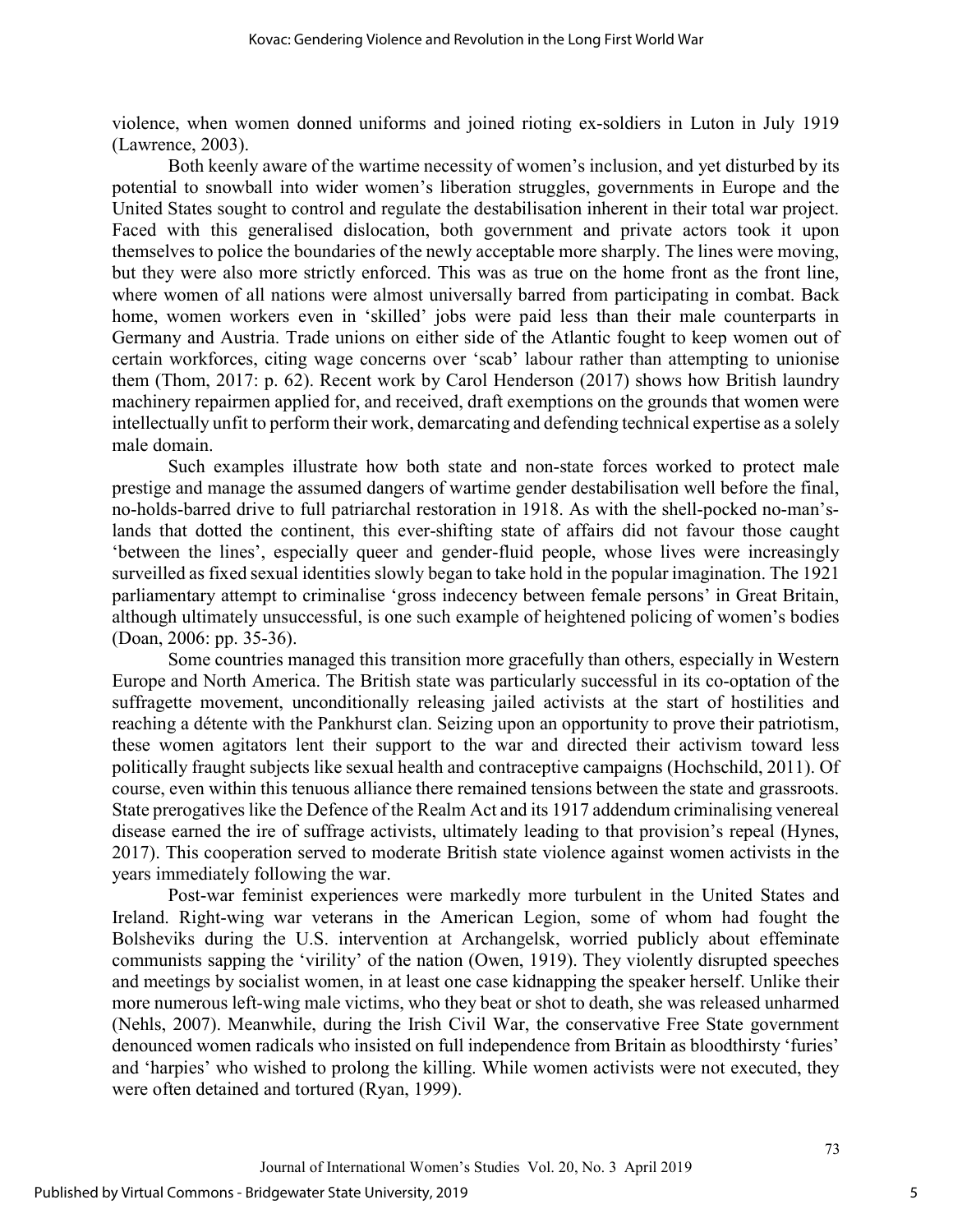For the most part, however, the centre held. As Jon Lawrence (2003) has noted, 'Britain largely escaped the traumatic disorder and civil unrest that gripped so many nations between the wars' (p. 561). The same was true in the United States and France, where, with the war won, women were unceremoniously driven from the factories as troops returned home (Kuhlman, 2017). Despite feminist hopes of securing the vote after the war as a reward for their patriotic service, British women would not receive full suffrage for another decade. French women would wait until the exigency of the Second World War forced their enfranchisement in 1944. Similarly, although U.S. women nominally won the vote in 1920, it would not be a reality for women of colour for nearly another half-century. The wartime surge of women's activism was contained. As Erika Kuhlman (2008) has written, patriarchy had been successfully restored.

#### Performative Violence

Central and Eastern European states were less successful in peacefully re-establishing patriarchal power after the war. Here, the 'gender trouble' identified by Judith Butler (1999) reached a more advanced stage than in Western Europe and the United States, with strong and radical women's movements – usually but not always linked to socialist or communist parties – agitating not only for political rights, as in the West, but also social and economic rights. Notably, it was revolutionary Russia, not the constitutional monarchies or liberal republics of Western Europe, which first established universal suffrage (Horne, 2017). The German socialist and feminist activist Clara Zetkin (1909) hinted at this radical ferment in her assessment of the wider socialist women's movement: 'The vote is, according to their views, not the last word and term of their aspirations, but only a weapon – a means in struggle for a revolutionary aim – the Socialistic order'.

Not only were women's demands more economically radical in these countries, but their practices were more militantly gender-bending as well. Women wore military-style uniforms, drilled with rifles, and fought alongside – and against – men on the battlefield. As Sarah Benton (1995) has argued, women's historical exclusion from the 'arms-bearing citizenry' effectively erased them from national foundation stories, relegating them to 'auxiliaries, grievers, and those who kept the home fires burning' while an all-male cast of 'founding fathers' fought and won the nation's wars (pp. 161, 170). Women's participation in combat upended this narrative, staking a claim to full citizenship. After the overthrow of Tsar Nicholas II in February 1917, the Russian provisional government ended the prohibition on women in combat and assembled all-women 'Battalions of Death' to shame unenthusiastic male troops into fighting (McDermid and Hillyar, 1999: pp. 180-185). Thousands more Russian women went on to fight as communist partisans in the Bolshevik revolution and ensuing civil war. In newly independent Finland, approximately 2,000 left-wing women fought in the Red Guards against all-male White troops during their own five-month civil war in early 1918. In the revolutions that swept Germany, Austria, and Hungary over the next two years, women activists figured prominently in the left-wing crowds and, consequently, the fevered imaginations of counter-revolutionary men (Lintunen, 2014). Ernst von Salomon, a young *Freikorps* paramilitary in Berlin, described the terror of confronting these female crowds in his memoir The Outlaws (1931/2013):

These women hammered at us with sticks, stones, pots and ropes. They were broadly built and wearing dresses made of some kind of blue stuff, with wet aprons and dirty skirts, their wrinkled faces red with exertion, their hair tangled

Journal of International Women's Studies Vol. 20, No. 3 April 2019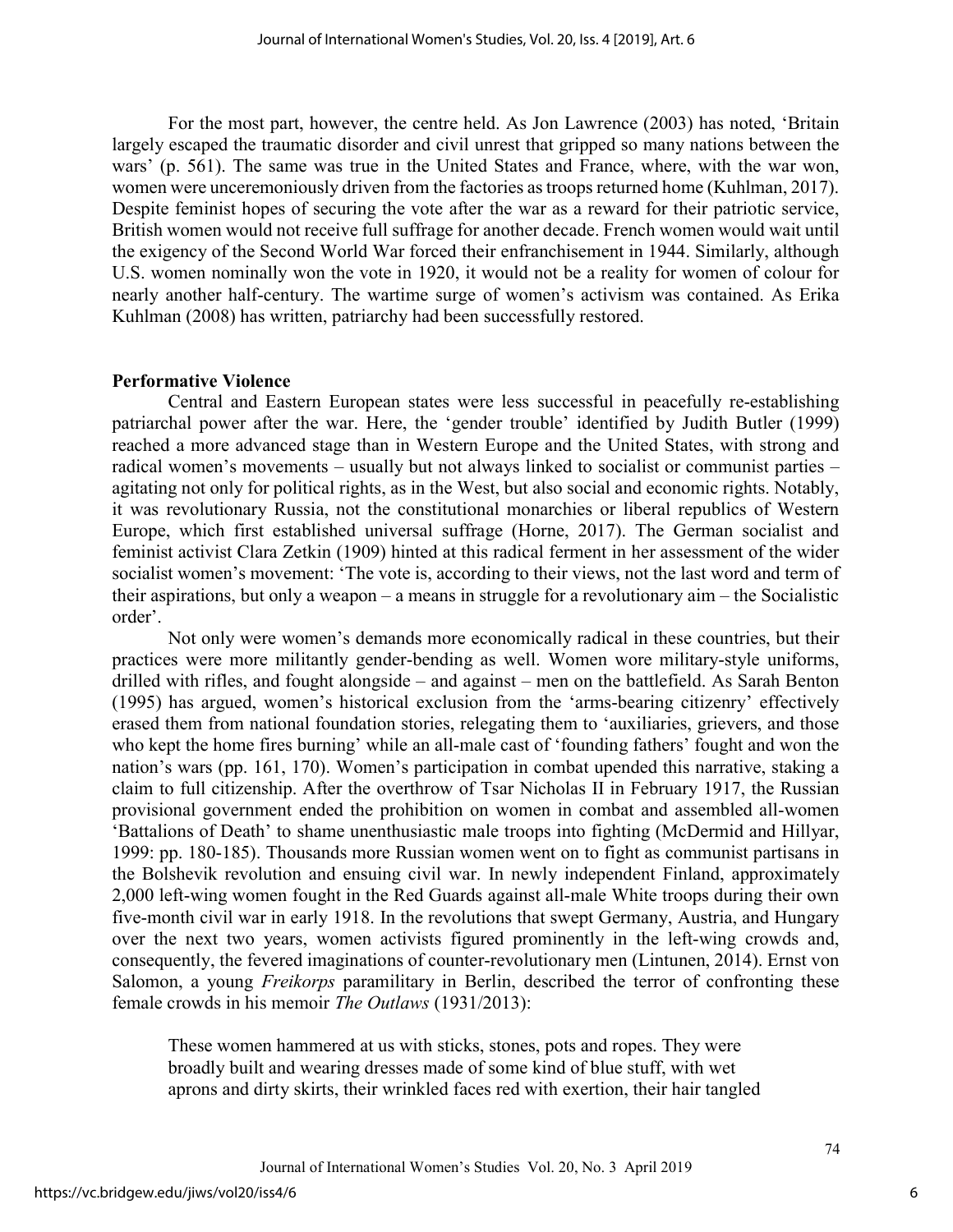and wild. They spat, abused us, screamed.... The women were the worst. Men hit, but women spit and abuse, and it is impossible to plant one's fist in their faces (pp. 169-170).

This apparent restraint was short-lived. As von Salomon's passage reveals, this feeling of frustrated impotence soon gave way to unmitigated violence against women the Freikorps men variously stereotyped as dirty, wild, and hysterical, whose 'wet aprons' suggested their true place in society – the home, not the streets. Any hint of female defiance could merit a violent response: when an old woman laughed at him, von Salomon fantasised about 'ramming the barrel of [his] rifle in her face' (p. 34). That left-wing uprisings succeeded at least briefly in Central Europe, with the dreaded 'red women' managing to declare Soviet republics in Munich and Budapest, merely confirmed right-wing fears that the world was coming apart at the seams. Socialist women themselves anticipated the brutality of the right-wing response. 'The establishment of the socialist soviet republic in Hungary will increase the fears and the rage of the propertied minorities and their advocates in all countries', Zetkin predicted in The Communist International (1919), by then a member of the newly-formed German Communist Party. 'More than ever will they put their trust in the trinity of the rifle, the maxim gun and the trench mortar'.

The backlash was swift and terrible. For right-wing war veterans like von Salomon, the rise of militant feminism at home, complete with gun-toting women, stretched Doan's 'topsyturvydom' to the breaking point. Klaus Theweleit (1987) has amply explored the contrast between Freikorps paramilitaries' duelling constructions of the virtuous, sexless 'white woman', personified by their mothers, sisters, and nurses, and the lascivious, wild, and menacing 'red woman' – with clear antecedents in the Madonna-whore complex and the Biblical story of Jezebel. Beyond their 'dangerous' eroticism, left-wing women's willingness to take up arms stuck in the craw of demobilised German and Austrian troops, who sneered at communist partisans as 'Flintenweiber' or 'rifle women' (Theweleit, 1987). As Tiina Lintunen (2014) has argued, this alarm was rooted in patriarchal understandings of women as natural caregivers and nurturers, whose expected role was to 'preserve life, not to destroy it' (p. 216). Their close-cropped hair and military fatigues, coupled with the phallic symbolism of their rifles, hinted at a disturbing next level of gender inversion, one that threatened to overturn the patriarchal order altogether. As Joanna Bourke (2007) has written of irregular warfare more generally, 'In a war in which women could be combatants, manliness demanded particularly vigilant policing' (p. 375). Their masculinity threatened by this new wave of liberated women, right-wing men sought to reassert their position on the gender spectrum violently, crushing these feminist movements and reimposing traditional gender roles at gunpoint.

Violence in these countries was both quantitatively and qualitatively worse than in Western Europe. In the Russian Civil War alone, the Red-White clash killed approximately 13 million people through combat, starvation, and disease – more than four times as many Russians as were killed in the entirety of the First World War (Faulkner, 2017). Thirty-eight thousand people, nearly 85 per cent of them 'reds', were killed in Finland – more than one per cent of its population (Tepora and Roselius, 2014: p. 2). According to Lintunen (2010), Finnish revolutionary women faced even harsher treatment than their male counterparts after their defeat by the White forces: 'All members of the Red Guard, men and women, were seen as traitors after the war, but women's participation in the rebellion was seen as even more shocking, especially acting as a soldier' (p. 185). White troops responded to this apparent double betrayal by punishing left-wing women with rape, torture,

Journal of International Women's Studies Vol. 20, No. 3 April 2019

7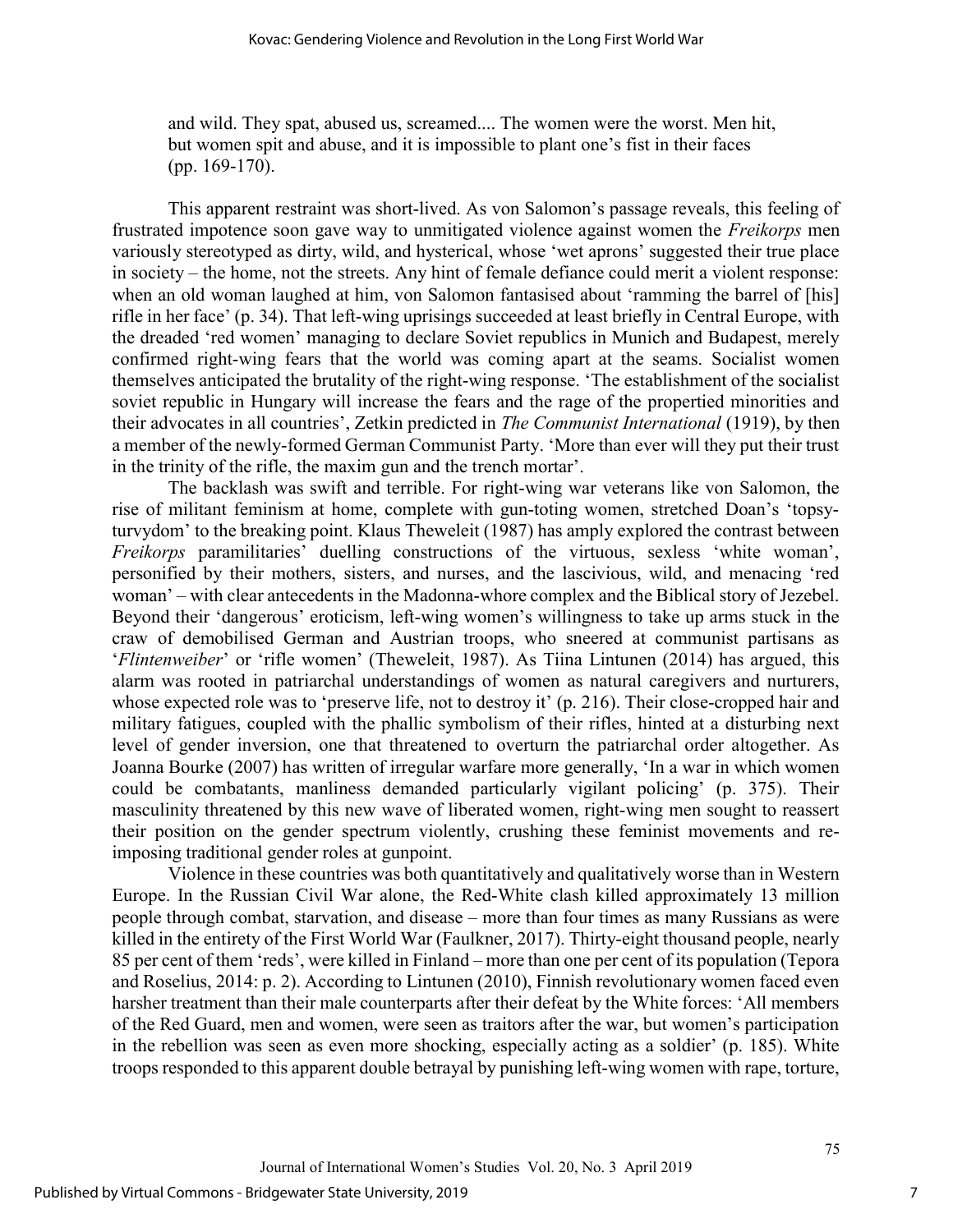and summary execution. The more that communist women threatened to shatter stereotypes of female passivity and weakness, the more aggressively men sought to reassert their power.

 This 'performed' masculinity, to borrow Judith Butler's term (1999), took similar forms among the Freikorps troops who rampaged through the Baltics in the early 1920s. Torture, sexual violence, and the ritualised mutilation of female bodies became standard operating procedure in their battles against communists in Latvia, Estonia, and Poland (Gerwarth, 2011). This was a far cry from the more limited performances of gender violence in France and Ireland, usually restricted to the forced head-shaving of 'disloyal' women accused of fraternising with foreign soldiers. Reinforcing Butler's concept of gender performativity is Joanna Bourke's contention (2007) that mass sexual violence, common in the contested zones, formed a 'four-way relationship' between victim, perpetrator, the victim's male comrades and the perpetrator's witnessing or oftentimes participating male comrades (pp. 376-377). Performing gender, after all, requires an audience; particularly, as in these cases, a male audience. By assaulting feminist women, right-wing paramilitaries both reaffirmed their own hyper-masculine identities while calling into question those of their male adversaries, who had manifestly failed to protect 'their' women from attack.

This message to left-wing men highlights that the paramilitaries' 'vigilant policing' of gender was hardly restricted to nonconformist women (Bourke, 2007: p. 375). Men serving alongside women in communist militias in Central and Eastern Europe fell victim to similarly brutal gender-based violence, including sexualised torture and the mutilation of corpses. They were also used as proxies to commit acts that paramilitaries' twisted logic of 'masculine honour' permitted as an instrument of punishment, but prevented them from committing themselves. Outside Budapest, for example, National Army troops ordered male communist prisoners to rape female prisoners under threat of castration – one way of disciplining gender traitors through the imposition of 'traditional' gender relations without, apparently, violating the paramilitaries' supposedly chivalric code by directly raping the women (Gerwarth, 2011). When their threats of mutilation were carried out, paramilitaries violently realigned the biological sex of these men with their supposed effeminate left-wing politics even as they consolidated their own monopoly on martial masculinity. In what can only be understood as psychological projection, right-wing paramilitaries spread rumours about communist women committing the same atrocities against their own male prisoners, paving the way for increasingly brutal retaliations.

#### Borders and Bodies

These instances of violence against women, while well-documented in Gerwarth and Horne's work (2011), have been treated as a subsidiary element of post-war violence rather than a defining or foundational aspect in its own right. Gender-based violence is described in great detail, but without applying the gender-theoretical lens which alone can properly frame the discussion. By characterising the continuation of violence after 1918 as the result of 'revolutions, defeat, and national "rebirth"', violence against women is relegated to a strange outgrowth of clashes between communism and anti-communism, or competing nationalisms, when it was equally a clash of feminism and anti-feminism (Gerwarth, 2016: p. 15).

Quite apart from the gruesome frequency with which accounts of gender-based violence appear in this period, even the gendered emphasis in the reactionaries' choice of insults – 'rifle women', 'red women' – indicate that they found the women they faced as existentially terrifying as the revolutionary politics they espoused. These overlapping post-1918 struggles were fought not only over land borders (the concern of nationalists) or access to resources (the concern of Red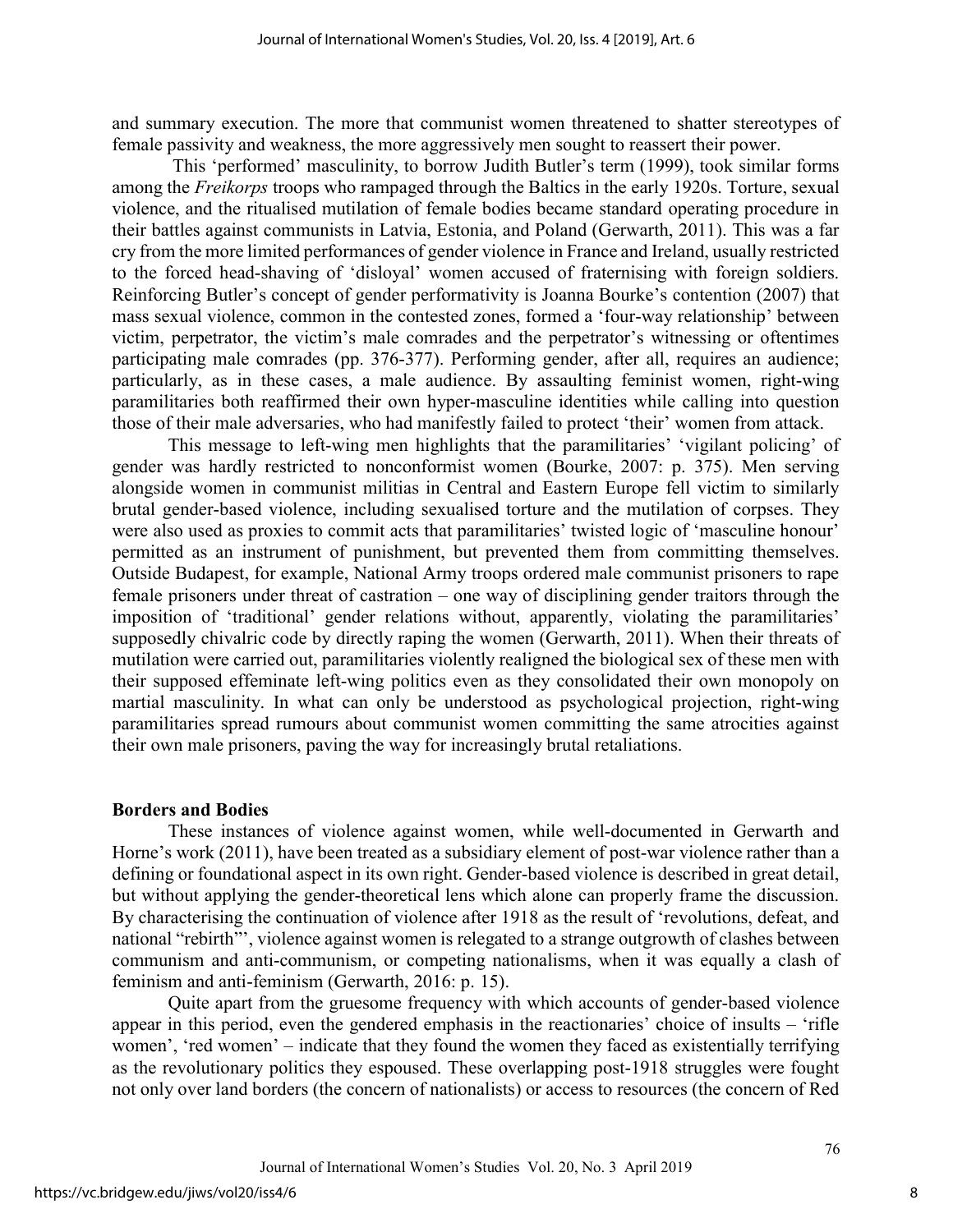and White forces) but, primarily, over bodies – specifically female-identifying bodies and their liberation or domination. Right-wing Finnish writer Ilmari Kianto made this clear in a Keskisuomalainen newspaper article in April 1918:

When hunting wolves, the bitch may be an even better target than the dog, because the hunter knows that it's the female who gives birth to the nasty pups that will forever be trouble. It has been proved that in the Finnish civil war the Reds were beasts; many of their women, bitches – tigresses, even. Isn't it craziness not to shoot the beasts who pursue us? (in Hatavara, 2014: p. 16)

Kianto's passage underscores how right-wing men perceived communist women as innately dangerous, not only because of their supposed 'wildness' but because of their childbearing abilities. Taking Kianto at his word and focusing on gender as an explanatory force for post-war violence helps to answer some key questions that the traditional historiography fails to deal with. For example, Gerwarth (2016) cites cultures of national humiliation in the defeated Central Powers as crucial to creating the breeding ground for violent nationalist and fascist movements, particularly in Germany and the former Austria-Hungary. Yet this does not explain why violence – far less than in Central Europe, certainly, but violence nonetheless – also broke out among veterans in a number of victorious nations, including the American Legion's Red Scare campaign in the United States, the Irish War of Independence against Great Britain, and the fascist Blackshirt movement in Italy.<sup>4</sup> Indeed, the Italian case, in which right-wing veterans mobilised around claims of a 'mutilated victory', challenges even the basic victor-vanquished dichotomy upon which this analysis rests (Burgwyn, 1993). Nor does this approach explain the spasms of violence in countries that did not participate in the war, such as neutral Spain, which experienced a low-intensity class war during the *Trienio Bolchevique* or 'Three Bolshevik Years' between 1918 and 1920, and newly independent Finland, which waged a tremendously bloody Red-White civil war from January to May 1918 (Preston, 2012). As Alex Burkhardt (2017) has noted, despite Gerwarth's attempt to impose order on this unruly narrative, 'there is no crystal-clear relationship between the countries which lost (or were even involved in) the First World War and those which then experienced postwar violence'.

Yet women's agitation, particularly in the Spanish labour movement and in the Finnish Red Guards, where female partisans were once again defamed as 'red women', goes some way toward explaining the eruption and savagery of post-war violence in these wartime noncombatants (Lintunen, 2014). By contrast, in Ireland's more limited experience of post-war violence from 1919-23, women were more effectively integrated into a male-dominated project of national liberation. Although some women did engage in combat with British forces, notably during the wartime Easter Rising, the activities of the Irish Republican Army's women's auxiliary, the Cumann na mBan, remained largely confined to gun-running, nursing, and cooking – much like female detachments in right-wing movements in Central and Eastern Europe (Benton, 1995). Because this traditional division of labour did not threaten to overturn the existing gender order, Irishwomen's activism never threatened patriarchal power as communist revolutions had on the Continent (Pašeta, 2017).

<sup>4</sup> Right-wing veterans in the American Legion attacked labour organisers across the country, killing numerous workers and sharecroppers (Kovac, 2017) while Italian veterans in the *squadristi*, the paramilitary arm of the National Fascist Party, helped Mussolini seize power in 1922 (Millan, 2013). In Ireland, several hundred exservicemen joined the Irish Republican Army and fought in the War of Independence. See Taylor (2015).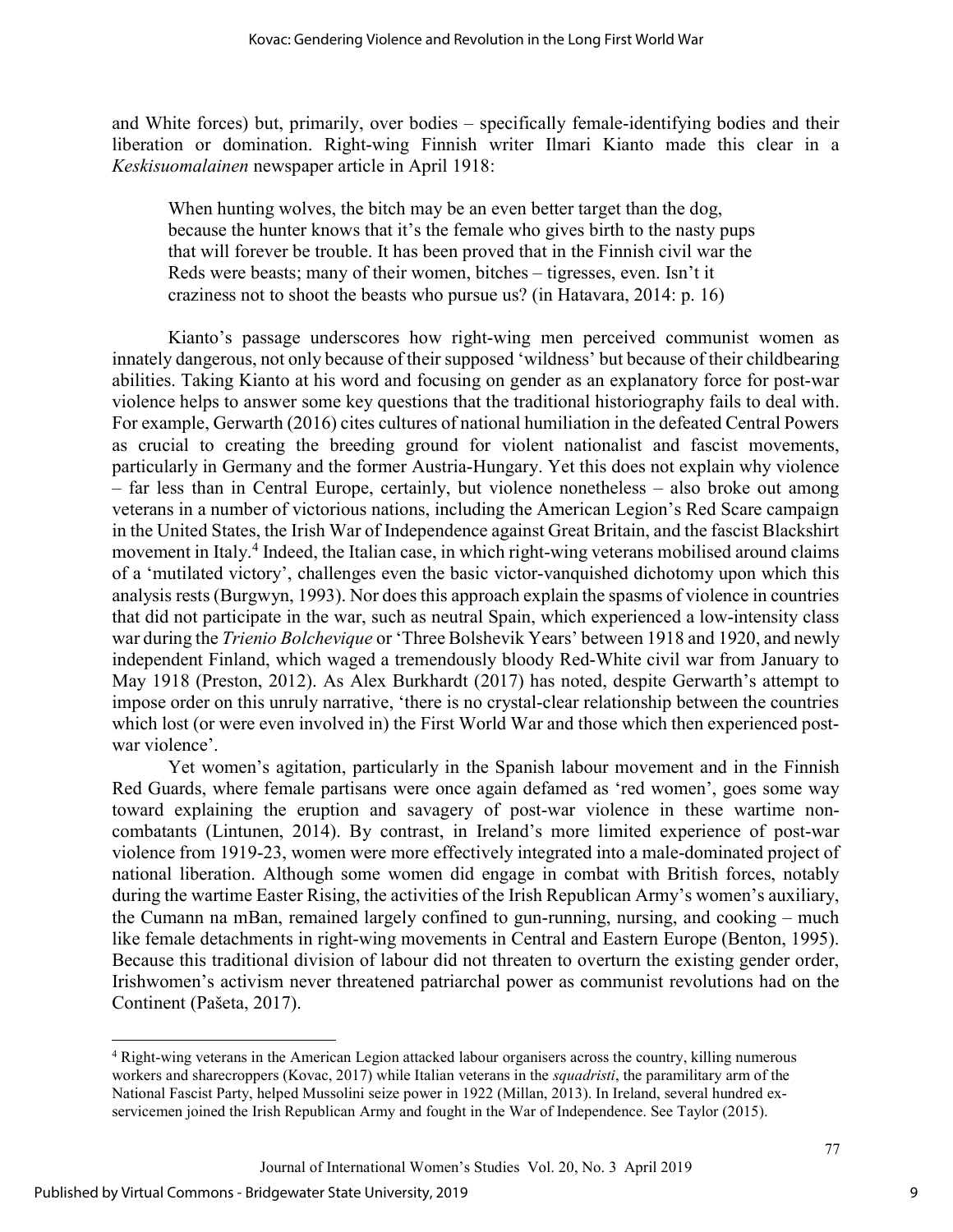As a result, as Gemma Clark notes (2011), women did not face the threat of 'mass sexual assaults' during the Irish War of Independence and subsequent Civil War as they did elsewhere. Even individual cases of violence against women by British or Irish nationalist forces – while no doubt underreported given the conservative Catholic climate – were comparatively rare. 'Female republican sympathisers received humiliating, gendered punishments (like hair cutting)', Clark writes, 'but nothing to match the violent retribution and "sexually charged torture" served on "politicised women" by paramilitaries in Central Europe in the same period' (Clark, 2011: p. 141). Tim Wilson (2010) arrives at a similar conclusion in his comparative study of Irish and Polish paramilitary violence after 1918: 'Any evidence of a specifically sexualized element within these types of Irish nationalist violence does seem to be lacking' (pp. 119-120). Similar dynamics were at play in the post-war United States, where labour militancy among all-male workforces in coalfields and lumber yards meant that the gun-battles between union activists and the forces of order at places like Blair Mountain, West Virginia in 1921 were a men-only affair. Despite the national prominence of feminist radicals like Emma Goldman and Mother Jones, the lack of armed activism among U.S. women meant that it was union men, more so than 'red women', whose conspiracies disturbed the sleep of American Legionnaires (Kovac, 2017).

#### Conclusion

The level of brutality driven by male anxieties over the post-war gender order hints at the extent to which feminist militants in Central and Eastern Europe – along with their male comrades in arms – were victims of their own success. Women activists in Western Europe and the United States never came as close to seizing power, and thus the resulting crisis of masculinity and restorative campaign of male violence was more muted (Kuhlman, 2008). Feminist agitation in the imploding German, Austro-Hungarian, and Russian empires precipitated a savage counter-strike from state and affiliated forces, one that was quantitatively and qualitatively more severe than those seen in other countries where radical feminist movements did not hold such sway. This recognition of cause and effect should not be confused for victim-blaming. Rather, this acknowledgement speaks to the strength of gender as a category of analysis in explaining why post-war violence manifested itself in such extremely different ways in different places, despite European nations' shared experience of industrial slaughter between 1914 and 1918. This is particularly true given that both right-wing paramilitaries and their left-wing opponents saw their post-war struggles in gendered terms. While right-wing fears of 'Red Amazons' have dominated the discussion here, German leftists did not leave the field uncontested. They seized this motif and turned figures like the martyred Rosa Luxemburg into powerful propaganda representations of strong, independent female leaders working to usher in a newly liberated world (Bru and Gilleir, 2017).

Although both revolutionaries and counter-revolutionaries constructed their own radically different politics of gender, using this gendered lens also highlights that the former were not universally feminist, and helps to illuminate why certain revolutionary movements succeeded where others failed. Even within Europe's more gender-egalitarian revolutionary movements, the 'woman question' remained somewhat of a last frontier, and those that did not seek to forcibly challenge patriarchal power structures faced less overall political and military resistance than those that did. The Irish War of Independence, where women's activism was confined to the nationalist struggle rather than broader feminist or communist goals, was successful in achieving partial freedom from the British state and with a comparatively low number of casualties (Benton, 1995).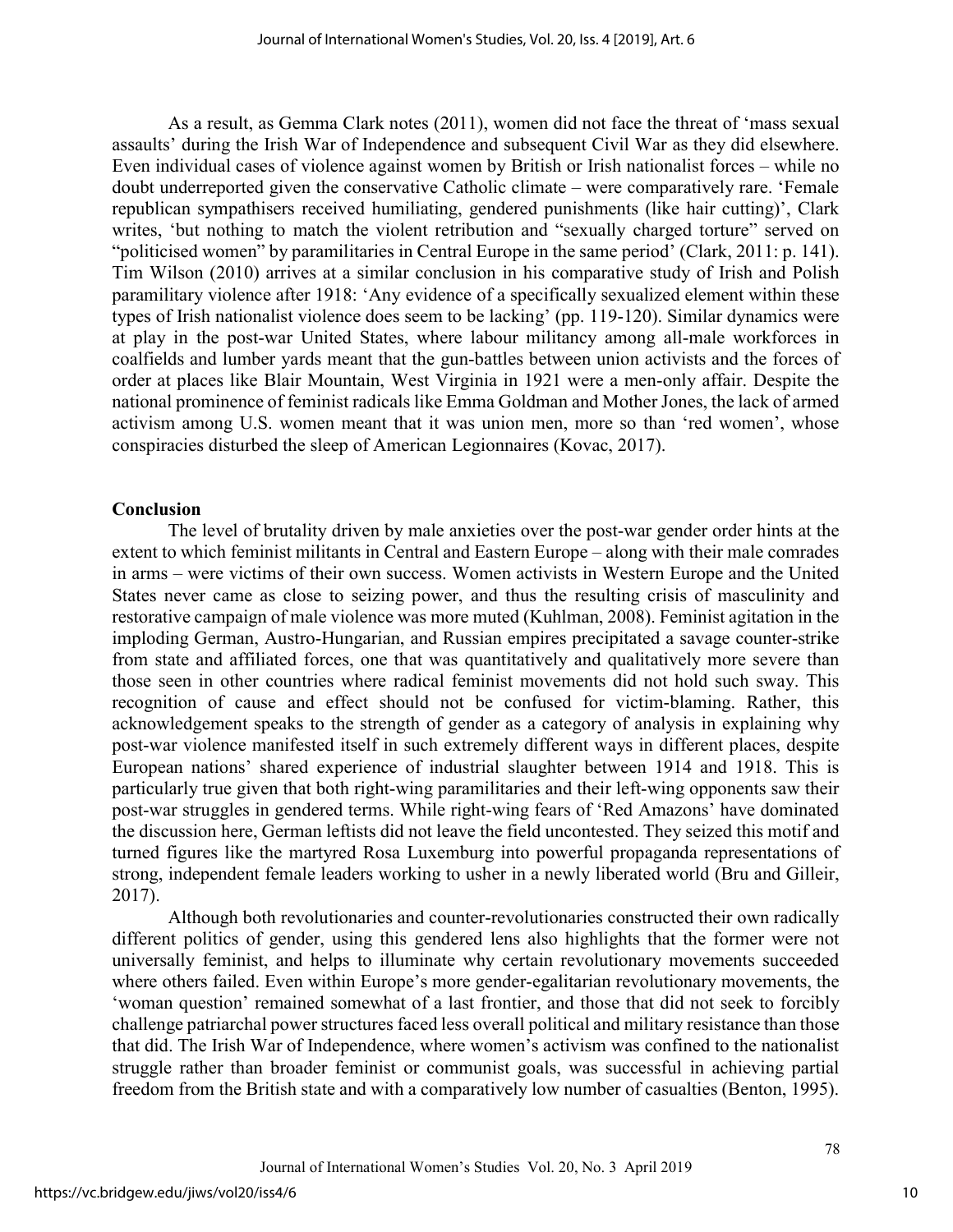Overtly socialist and feminist elements within the movement were generally side-lined, particularly during the Free State's consolidation of power in the 1922-23 Civil War, which John Regan (1999) has characterised as a 'counter-revolution'. In countries where women's liberation formed a major plank in the revolutionary platform, armed right-wing opposition was stiffer, with more violent and less certain results.

This tenor of all-or-nothing militancy is best described by a Russian socialist of an earlier era, Alexander Herzen, whose warning for 19th century Russia can be more broadly applied to post-war European feminist insurgencies: 'Russia will never be just-milieu. Russia will not make a revolution with the sole object of getting rid of the Tsar ... and gaining, as the prize of victory, other Tsars: parliamentary representatives, judges, police officials and laws'. His conclusion – 'we are asking for too much, perhaps, and shall achieve nothing' – was borne out in blood in Germany, Hungary, Finland, Spain, and Italy, where left-wing feminist movements were all crushed by 1923 (Herzen, 1870/1993: p. 339). Ironically, his pessimism was well-placed for everywhere but Russia, where communist women waged a fierce five-year civil war before finally achieving victory. In this way, gender analysis not only elucidates why post-war violence broke out where it did, but offers insights into the relative success or failure of these gender revolutions. For Gerwarth, it is analysing the winners and losers of the First World War that explains post-war violence, including gender violence. In fact, the analysis is the other way around. It is gender violence – in all its sites, its scope, and its severity – that best explains the revolutionary winners and losers of the Long First World War.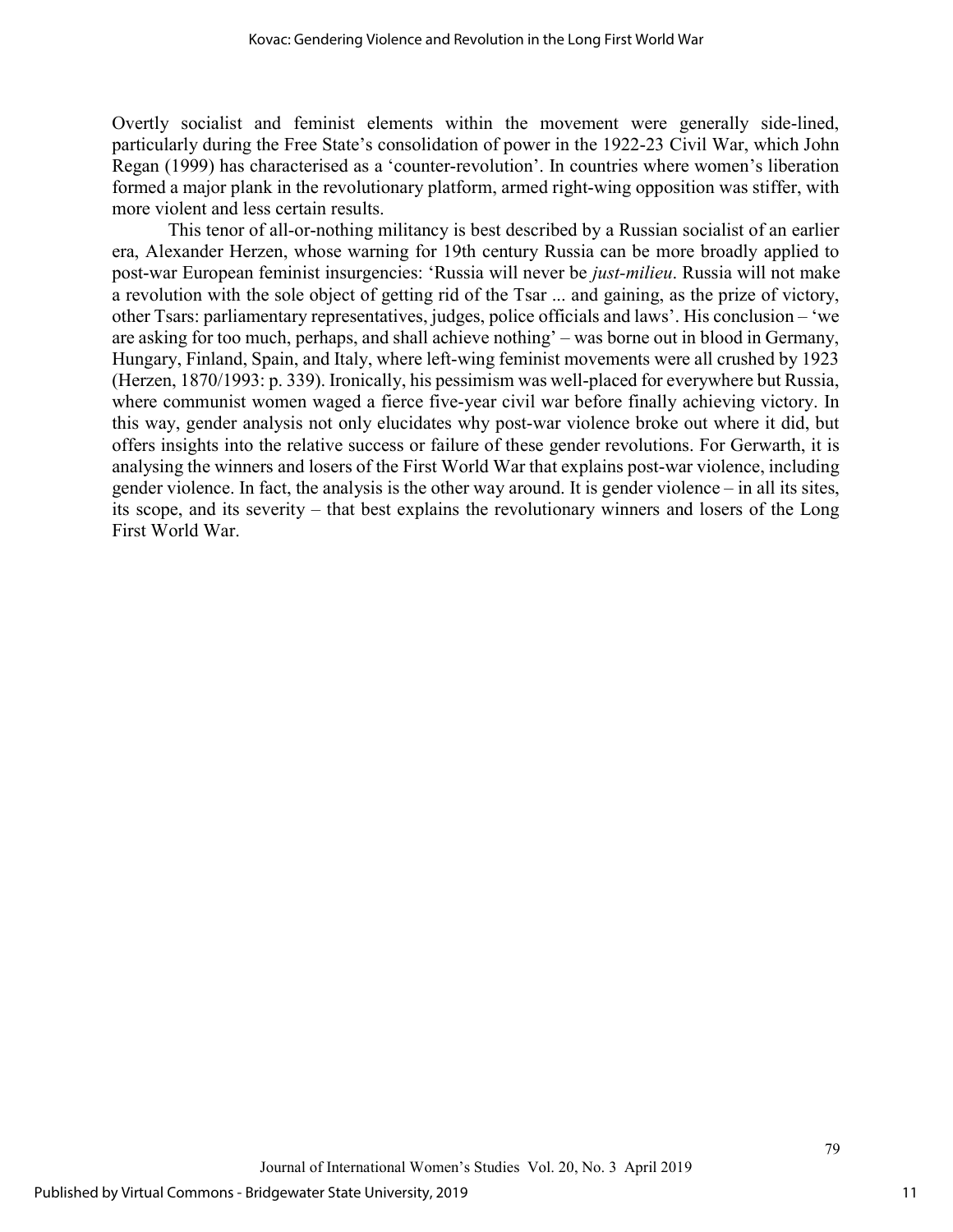### References

- Benton, S. (1995). Women Disarmed: The Militarization of Politics in Ireland 1913-23. Feminist Review, 50(1), 148-172.
- Bourke, J. (2007). Rape: A History from 1860 to the Present Day. London: Virago.
- Bru, S. and Gilleir, A. (2017). Red Rosa: On the Gender of the November Revolution in the German Avant-Gardes. Modernism/modernity, 24(3), 461-483.
- Burgwyn, H. J. (1993). The Legend of the Mutilated Victory: Italy, the Great War, and the Paris Peace Conference, 1915-1919. Westport: Greenwood Press.
- Burkhardt, A. (2017, January 12). [Review of the book The Vanquished]. Reviews in History. Retrieved from https://www.history.ac.uk/reviews/review/2045.
- Butler, J. (1999). Gender Trouble: Feminism and the Subversion of Identity. New York: Routledge.
- Carden-Coyne, A. (2012). Gendering the Politics of War Wounds Since 1914. In A. Carden-Coyne (Ed.), Gender and Conflict Since 1914: Historical and Interdisciplinary Perspectives (83-97). Basingstoke: Palgrave Macmillan.
- Clark, C. (2012). The Sleepwalkers: How Europe Went to War in 1914. London: Penguin Books.
- Clark, G. M. (2011). Fire, Boycott, Threat and Harm: Social and Political Violence Within the Local Community: A Study of Three Munster Counties During the Irish Civil War, 1922– 23. Retrieved from ProQuest Dissertations Publishing (1124008168).
- Dawson, G. (1994). Soldier Heroes: British Adventure, Empire and the Imagining of Masculinity. London: Routledge.
- Doan, L. (2001). Fashioning Sapphism: The Origins of a Modern English Lesbian Culture. New York: Columbia University Press.
- $-$ . (2006). Topsy-Turvydom: Gender Inversion, Sapphism and the Great War. GLO: A Journal of Lesbian and Gay Studies, 12(4), 517-542.
- Enloe, C. (2000). Maneuvers: The International Politics of Militarizing Women's Lives.Berkeley: University of California Press.
- Faulkner, N. (2017, November 10). The Russian Civil War. Military History Monthly, 88. Retrieved from https://www.military-history.org/articles/the-russian-civil-war.htm.
- Gerwarth, R. (2008). The Central European Counter-Revolution: Paramilitary Violence in Germany, Austria and Hungary After the Great War. Past and Present, 200(1), 175-209.

––––––. (2011). Sexual and Nonsexual Violence Against 'Politicized Women' in Central Europe After the Great War. In E. D. Heineman (Ed.), Sexual Violence in Conflict Zones: From the Ancient World to the Era of Human Rights (122-136). Philadelphia: University of Pennsylvania Press.

–. (2016). The Vanquished: Why The First World War Failed to End. London: Farrar, Straus and Giroux.

- Gerwarth, R. and Horne, J. (2011). Vectors of Violence: Paramilitarism in Europe after the Great War, 1917-1923. The Journal of Modern History, 83(3), 489-512.
- Hatavara, M. (2014). Layering the Past, Framing History: Leena Lander's Historical Novel Käsky (2003) on the Finnish Civil War. Scandinavica, 53(2), 6-28.
- Henderson, C. (2017, November 17). Unmanly Shirkers? Masculinity in Appeals Against Military Conscription in Britain, 1916-1918. Paper presented at Conscription and its Malcontents in the First World War Conference, Oxford, UK.
- Herzen, A. (1993). My Past and Thoughts. In J. Cracraft (Ed.), *Major Problems in the History of* Imperial Russia. Lexington: D.C. Heath and Company. (Original work published 1870).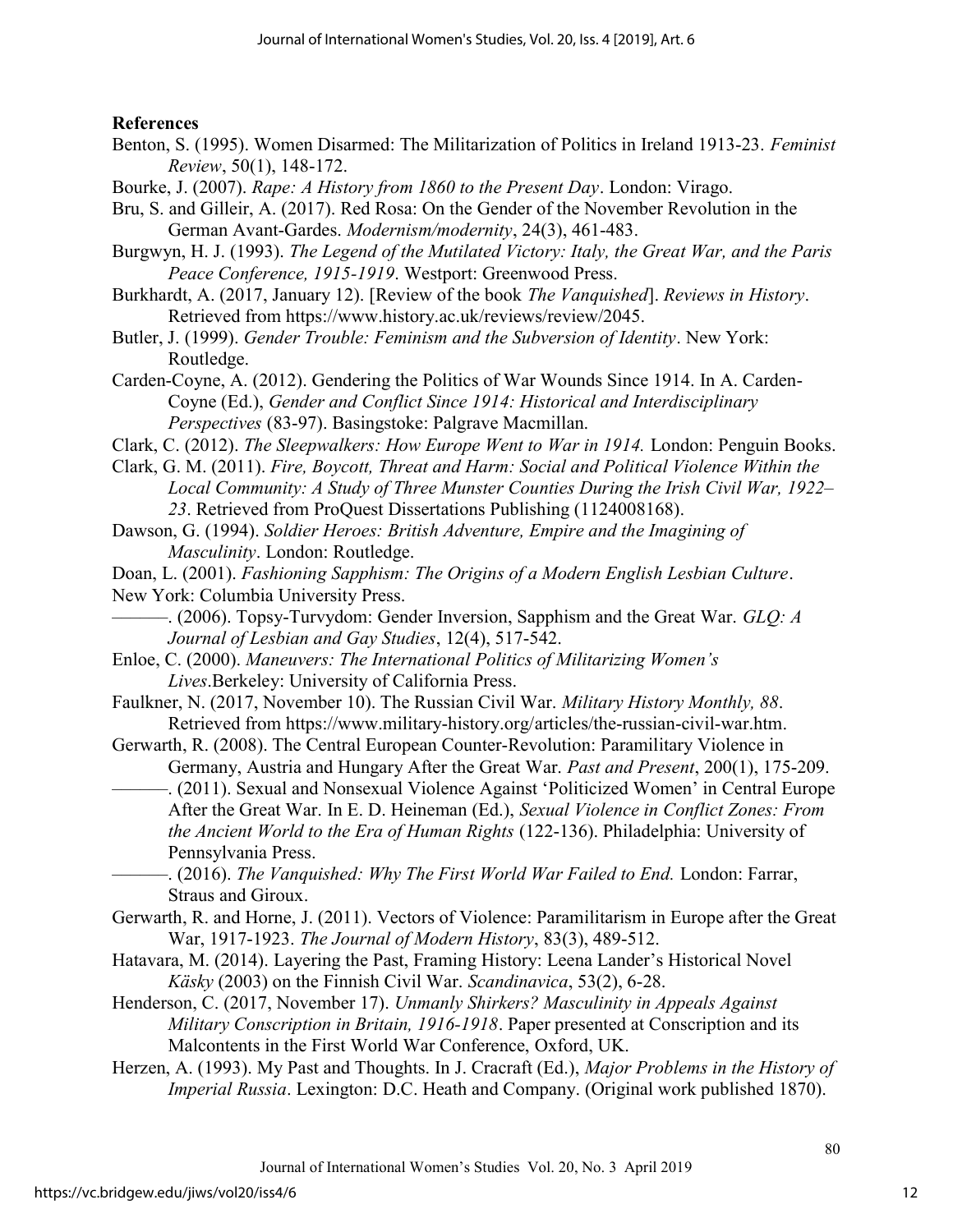- Higonnet, M. (1987). Behind the Lines: Gender and the Two World Wars. New Haven, CT: Yale University Press.
- Hochschild, A. (2011). To End All Wars: A Story of Protest and Patriotism in the First World War. New York: Houghton Mifflin Harcourt.
- Horne, J. (2017, November 28). War as Revolution, 1904-1923. Paper presented as the Leverhulme Visiting Professorship Valedictory Lecture, Oxford, UK.
- Hull, I. V. (2005). Absolute Destruction: Military Culture and the Practices of War in Imperial Germany. Ithaca: Cornell University Press.
- Hynes, G. (2017). Defence of the Realm Act (DORA). In 1914-1918-online. International Encyclopedia of the First World War. Retrieved from https://encyclopedia.1914-1918 online.net/article/defence of the realm act dora.
- Kent, S. K. (1993). Making Peace: The Reconstruction of Gender in Interwar Britain. Princeton: Princeton University Press.
	- –. (2009). Aftershocks: Politics and Trauma in Britain, 1918-1931. Basingstoke: Palgrave Macmillan.
- Kovac, M. (2017, May 13). 'Continuing the Mission': World War I and the Roots of Red Scare Violence, 1919-1921. Paper presented at Princeton Conjunction 2017, Princeton, NJ.
- Kuhlman, E. (2008). Reconstructing Patriarchy after the Great War: Women, Gender, and Postwar Reconciliation Between Nations. New York: Palgrave Macmillan.
	- –. (2017). Gender and Resistance. In S. R. Grayzel and T. M. Proctor (Eds.), Gender and the Great War (27-45). Oxford: Oxford University Press.
- Lawrence, J. (2003). Forging a Peaceable Kingdom: War, Violence, and Fear of Brutalization in Post-First World War Britain\*. The Journal of Modern History, 75(3), 557-89.
- Lintunen, T. (2014). Women at War. In T. Tepora and A. Roselius (Eds.), The Finnish Civil War 1918: History, Memory, Legacy (214-223). Leiden: Brill.
- ––––––. (2010). 'She Wolves and Russian Brides': Women Enemies in War Propaganda. InJosef Demergis (Ed.), Proceedings of the 9th European Conference on Information Warfare and Security (183-189). Thessaloniki: University of Macedonia.
- McDermid, J. and Hillyar, A. (1999). Midwives of the Revolution: Female Bolsheviks and Women Workers in 1917. London: University College London Press.
- Meyer, J. (2009). Men of War: Masculinity and the First World War in Britain. Basingstoke: Palgrave Macmillan.
- Millan, M. (2013). The Institutionalisation of Squadrismo: Disciplining Paramilitary Violence in the Italian Fascist Dictatorship. Contemporary European History, 22(4), 551-573.

Mishra, P. (2017, November 10). How Colonial Violence Came Home: The Ugly Truth of the First World War. The Guardian. Retrieved from https://www.theguardian.com/news/2017/nov/10/how-colonial-violence-came-home-theugly-truth-of-the-first-world-war.

- Moses, A. D. (2017, February 10). The Long First World War [Review of the book The Vanquished]. Sydney Review of Books. Retrieved from https://sydneyreviewofbooks.com/the-vanquished-why-the-first-world-war-failed-to-end/.
- Nehls, C. (2007). 'Treason is Treason': The Iowa American Legion and the Meaning of Disloyalty after World War I. The Annals of Iowa, 66, 131-160.
- Owen, J. (1919, December 12). Centralia: The Inevitable Clash Between Americanism and Anti-Americanism. The American Legion Weekly, 9, 30.